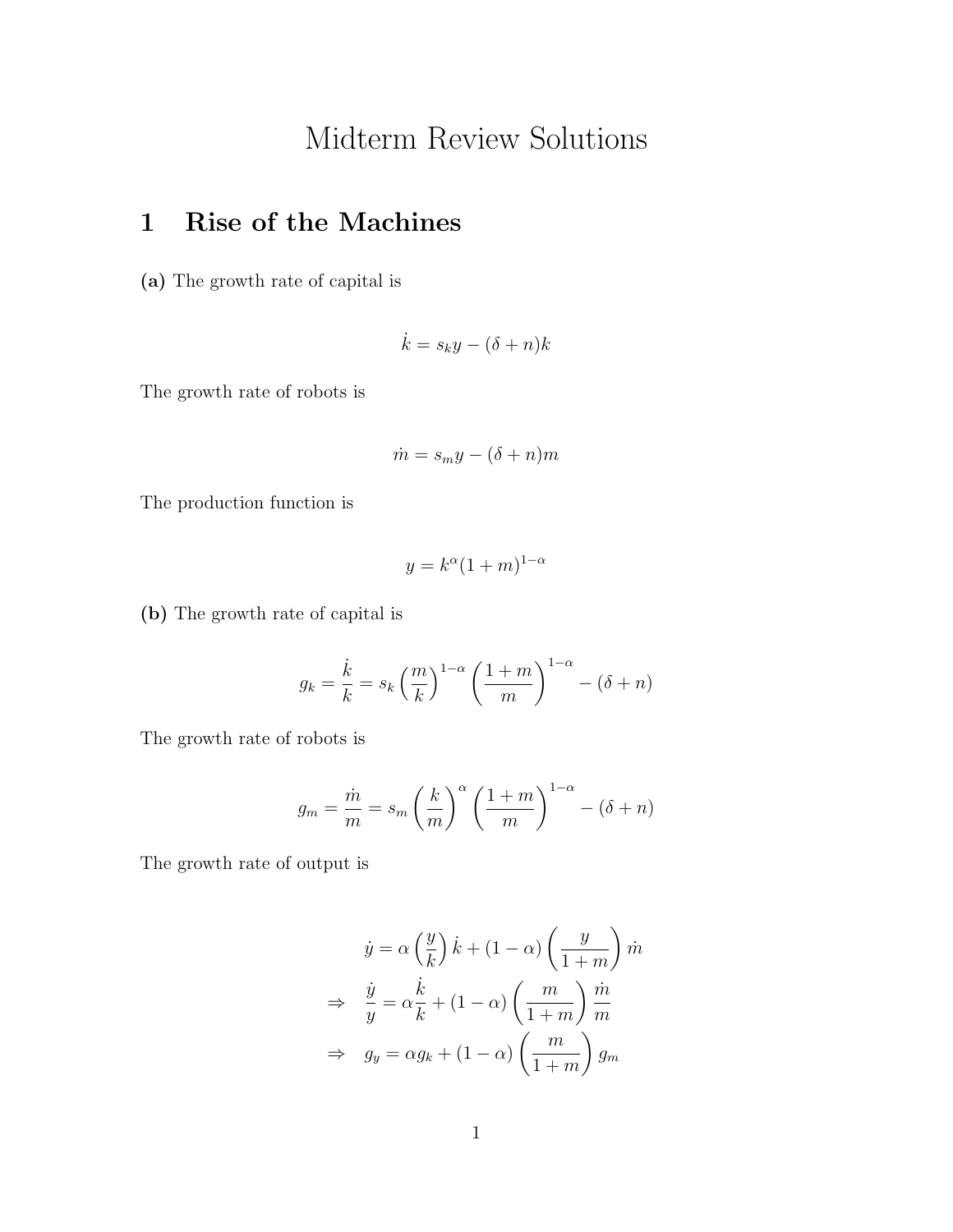(c) In steady state, *k* and *m* should have the same growth rate  $(g_k = g_m)$ 

$$
s_k \left(\frac{m}{k}\right)^{1-\alpha} \left(\frac{1+m}{m}\right)^{1-\alpha} - (\delta+n) = s_m \left(\frac{k}{m}\right)^{\alpha} \left(\frac{1+m}{m}\right)^{1-\alpha} - (\delta+n)
$$

which implies

$$
\frac{s_k}{s_m} = \frac{k}{m}
$$

and hence

$$
g_k = g_m = s_k^{\alpha} s_m^{1-\alpha} \left(\frac{1+m}{m}\right)^{1-\alpha} - (\delta + n)
$$

There are two cases. The first is that both *k* and *m* grow without bound at rate

$$
g = s_k^{\alpha} s_m^{1-\alpha} - (\delta + n)
$$

However, when this figure is negative, we get no growth  $(g_k = g_m = 0)$  in the limit, and

$$
m = \frac{1}{\left(\frac{\delta + n}{s_k^{\alpha} s_m^{1-\alpha}}\right)^{\frac{1}{1-\alpha}} - 1}
$$

and

$$
k = \frac{1}{\left(\frac{\delta + n}{s_k}\right)^{\frac{1}{1-\alpha}} - \frac{s_m}{s_k}}
$$

(d) The marginal product of labor is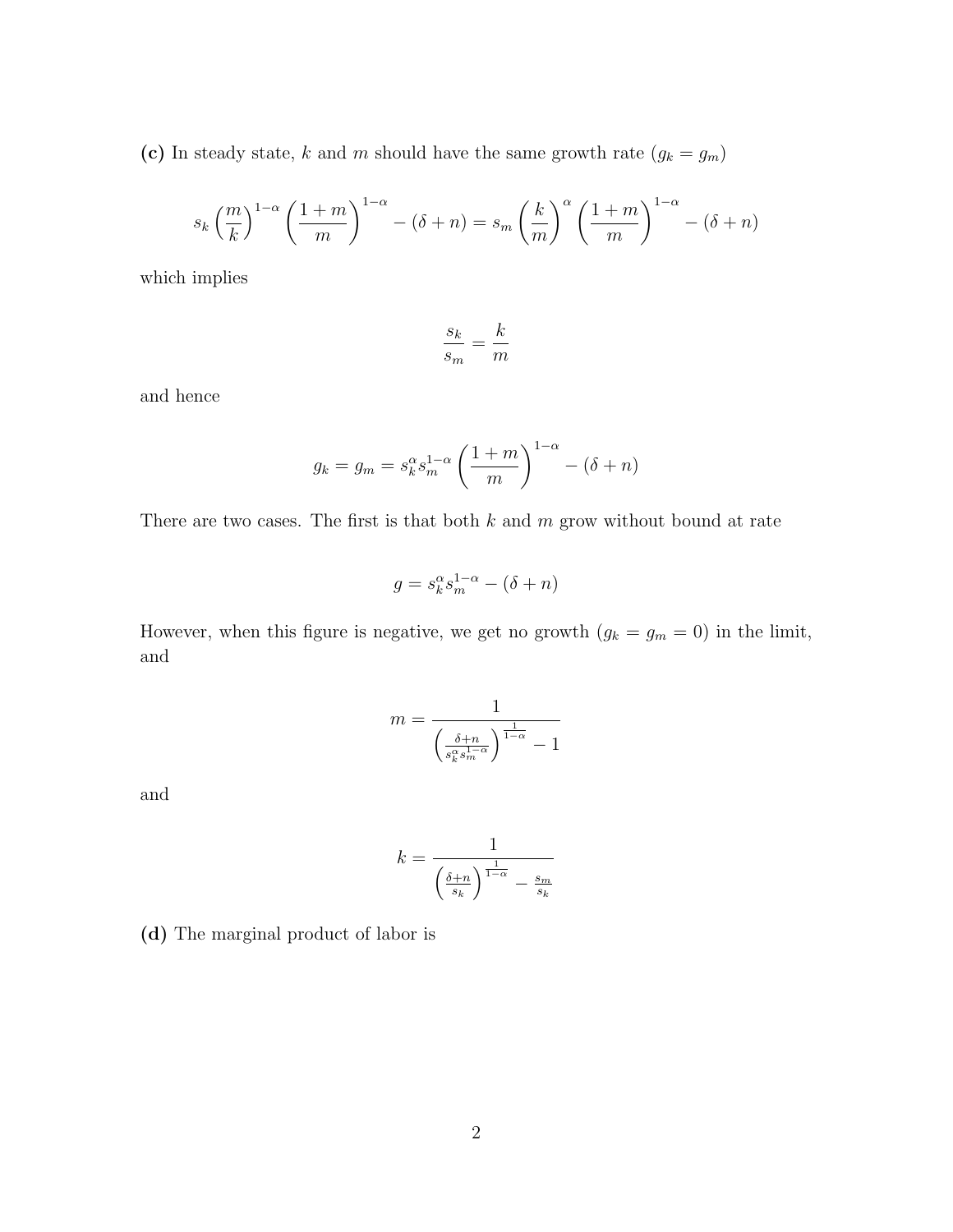$$
\frac{\partial Y}{\partial L} = (1 - \alpha) \left(\frac{K}{L + M}\right)^{\alpha}
$$

$$
= (1 - \alpha) \left(\frac{k}{1 + m}\right)^{\alpha}
$$

$$
= (1 - \alpha) \left(\frac{k}{m}\right)^{\alpha} \left(\frac{m}{1 + m}\right)^{\alpha}
$$

So in the continual growth case, we get

$$
\frac{\partial Y}{\partial L} = (1-\alpha) \left(\frac{s_k}{s_m}\right)^\alpha
$$

In the no growth case, we get

$$
\frac{\partial Y}{\partial L} = (1 - \alpha) \left(\frac{s_k}{s_m}\right)^{\alpha} \left(\frac{s_k^{\alpha} s_m^{1-\alpha}}{\delta + n}\right)^{\frac{\alpha}{1-\alpha}}
$$

$$
= (1 - \alpha) \left(\frac{s_k}{\delta + n}\right)^{\frac{\alpha}{1-\alpha}}
$$

## 2 Capital Utilization

(a) Here the utility function can be expressed as

$$
U = \int_0^\infty \log(c) \exp(-(\rho - n)t) dt
$$

Normalized production is given by

$$
y = x k^{\alpha}
$$

and the law of motion for capital is

$$
\dot{k} = i - (\delta(x) + n)k
$$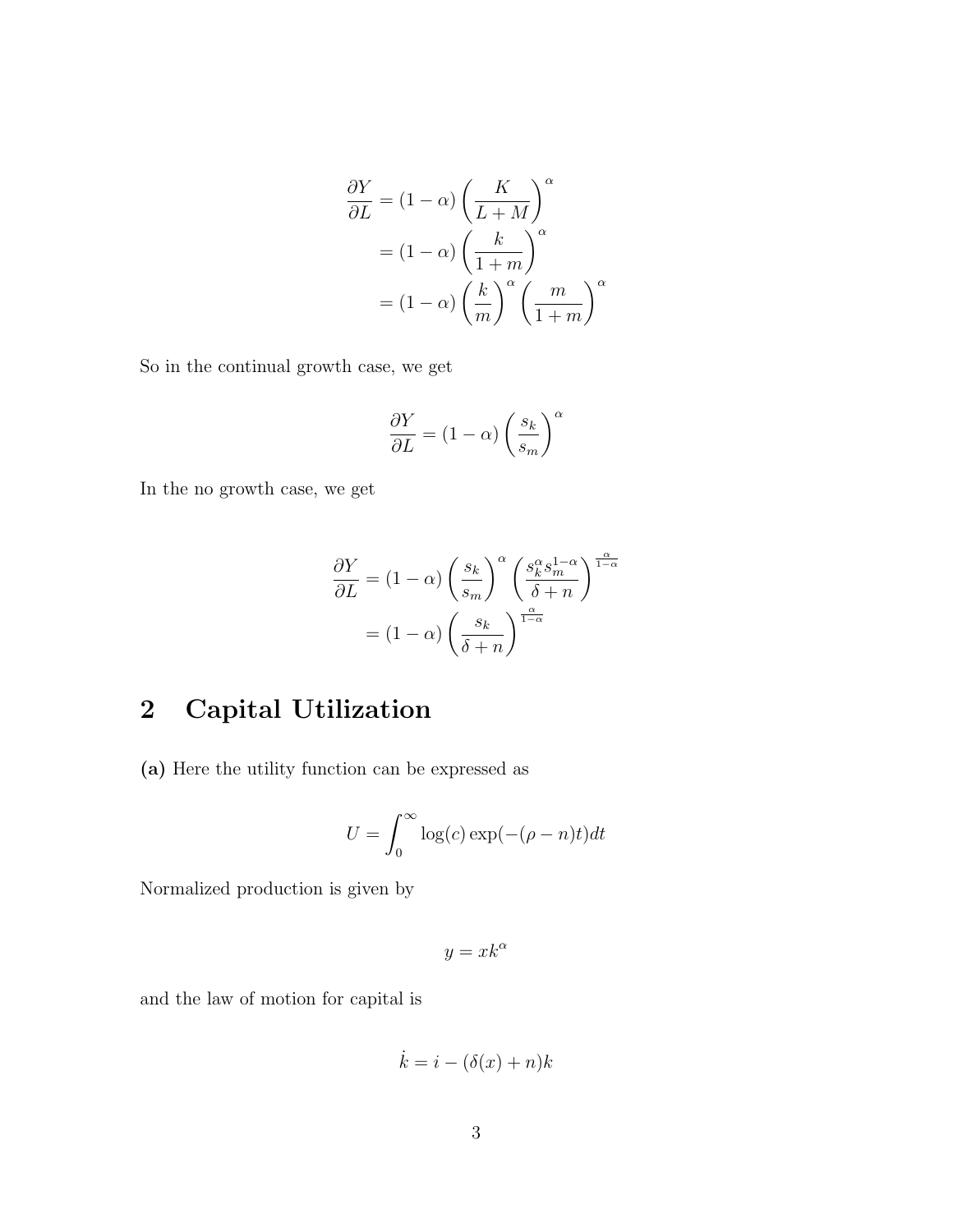The Hamiltonian is then

$$
H = u(xk^{\alpha} - i) + \mu(i - (\delta(x) + n)k)
$$

(b) Optimality here implies

$$
H_i = 0 \quad \Rightarrow \quad u'(c) = \mu
$$

and

$$
H_x = 0 \quad \Rightarrow \quad u'(c)k^{\alpha} = \mu k \delta'(x)
$$

and

$$
(\rho - n)\mu - \dot{\mu} = H_k \quad \Rightarrow \quad (\rho + \delta(x))\mu - \dot{\mu} = x\alpha k^{\alpha - 1}u'(c)
$$

Simplifying

$$
\frac{\dot{c}}{c} = -\frac{\dot{\mu}}{\mu} = x\alpha k^{\alpha - 1} - \rho - \delta(x)
$$

and

$$
\delta'(x) = k^{\alpha - 1}
$$

(c) In steady state

$$
\rho + \delta(x) = x k^{\alpha - 1} = \alpha x \delta'(x)
$$

which implies

$$
\frac{\rho + \delta(x)}{\delta(x)} = \alpha \frac{x \delta'(x)}{\delta(x)} = \alpha \varepsilon
$$

$$
\Rightarrow \delta(x) = \frac{\rho}{\alpha \varepsilon - 1}
$$